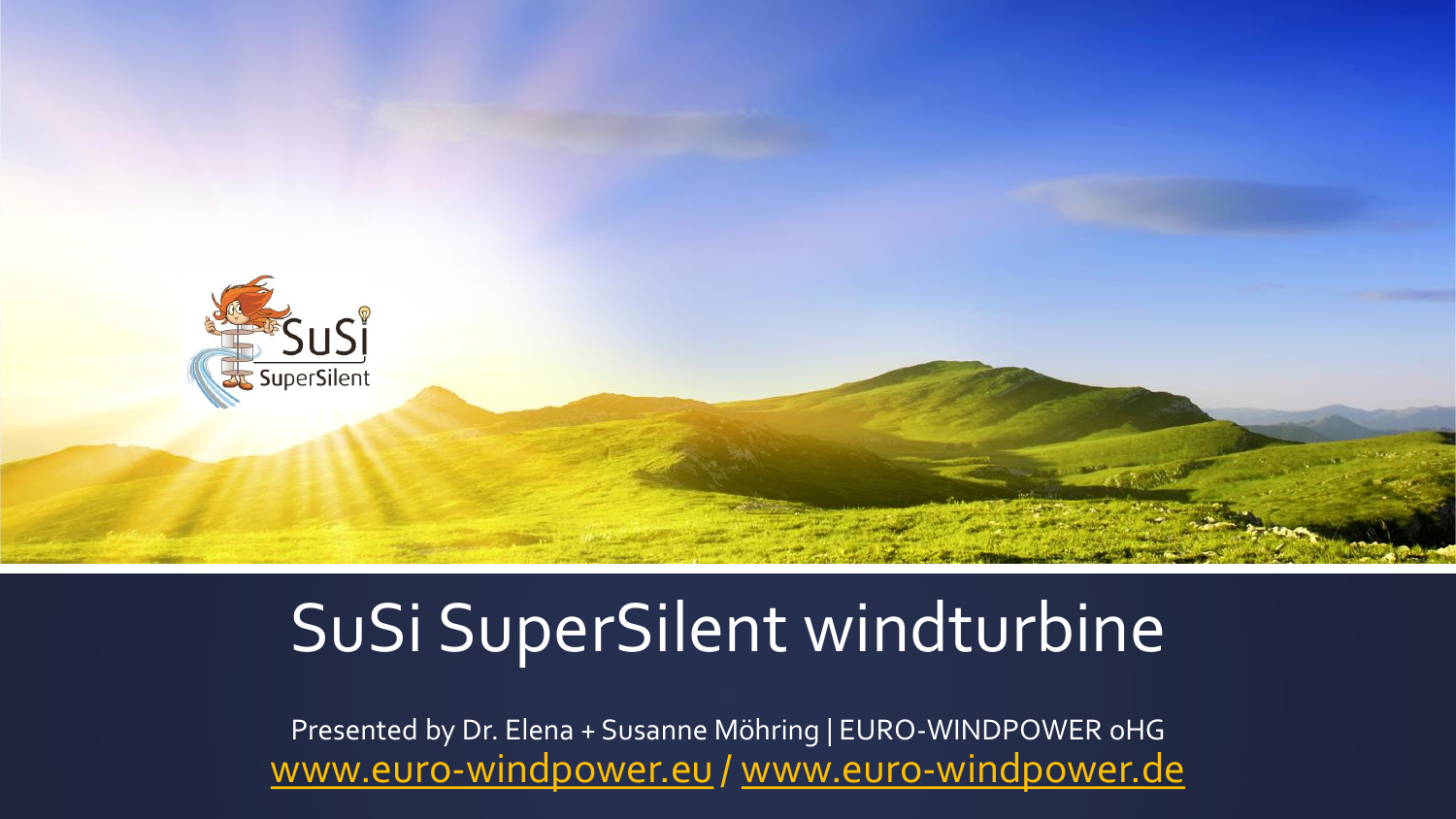#### SuSi SuperSilent windturbines noiseless, sustainable, durable with ecological material

- **EXECUTE:** Farmers, owners of holiday houses, individualists, business owners, people living on islands or at the seaside have one energy at hand :
- WIND, WIND, WIND

▪ The SuSi windturbine is the low-cost, easy to built, do-it-yourself wind energy collecting device that fits into the living environment.

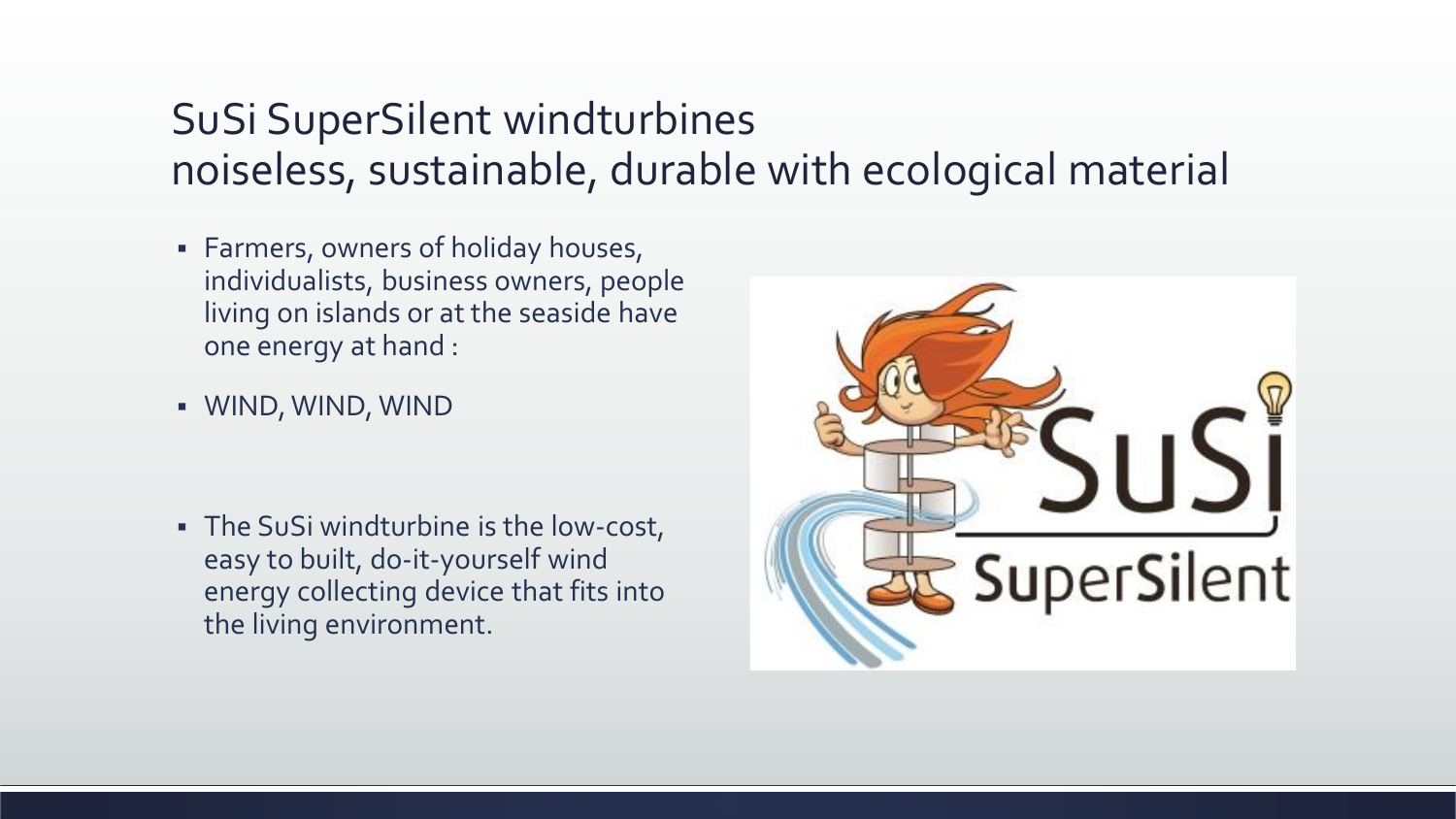# SuSi SuperSilent – the vision, the concept, the idea

- The vision came in 2011 to support poor regions in the world with clean power supply
- Dr. Moehring invented and developed the SuSi windturbine in 2011
- **EX18 III Since 2014 EURO-WINDPOWER oHG as family business of Dr. Elena Möhring and** Susanne Möhring, mother and daughter, further optimized and installed SuSis
- **.** The Do-it-Yourself DIY concept was tested by themselves and with partners and clients. The low-tech concept was intentionally designed to have SuSi windturbines built on-site and with local manufacturers and partners
- The idea and concept of SuSi windturbines was successfully registered 2014 with the Germany Patent and Trademark office.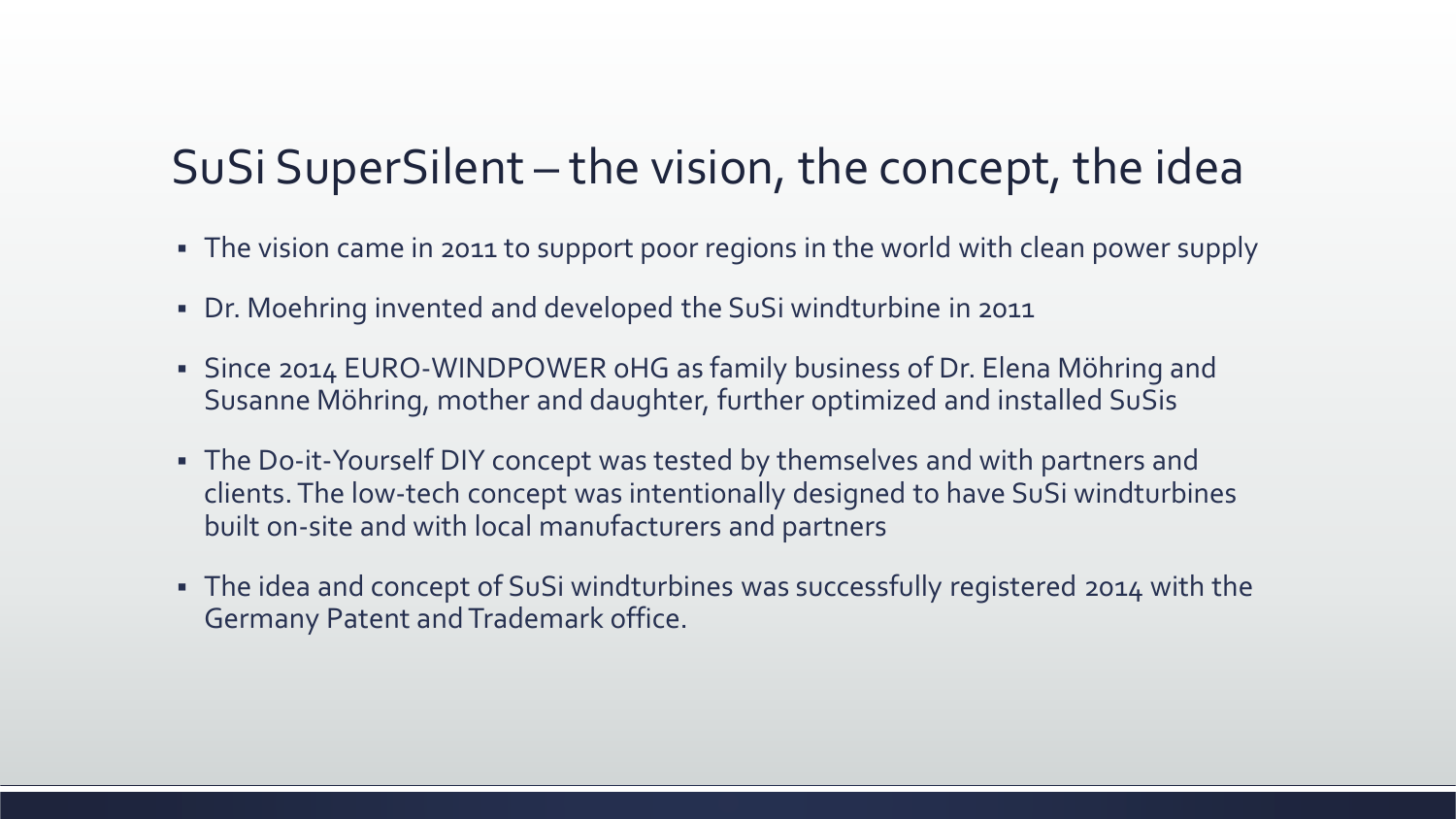# Partners in countries all over the world join us :



- **We are looking for partners**, especially small or medium sized business, especially family businesses or run by the owners themselves, craftsmen and manufacturers:
	- Craftsmen of woodwork, metal design and carpenters
	- **.** Businesses that are already selling products in the renewable energy area, like photovoltaic, warmth pumps and other energy products for houses, farms, decentralized locations
	- Partners who share our vision to offer SuSi as partial independent power supply and as power supply device in case of black-outs from a grid
	- **•** Project Partners whose intention is to build the SuSi as a team of young people, unemployed workers or others seeking a challenge and looking forward to proudly use and present the result of their work : the working SuSi – their own !
- **The SuSi concept is not meant to be a "money making machine" for stakeholders.**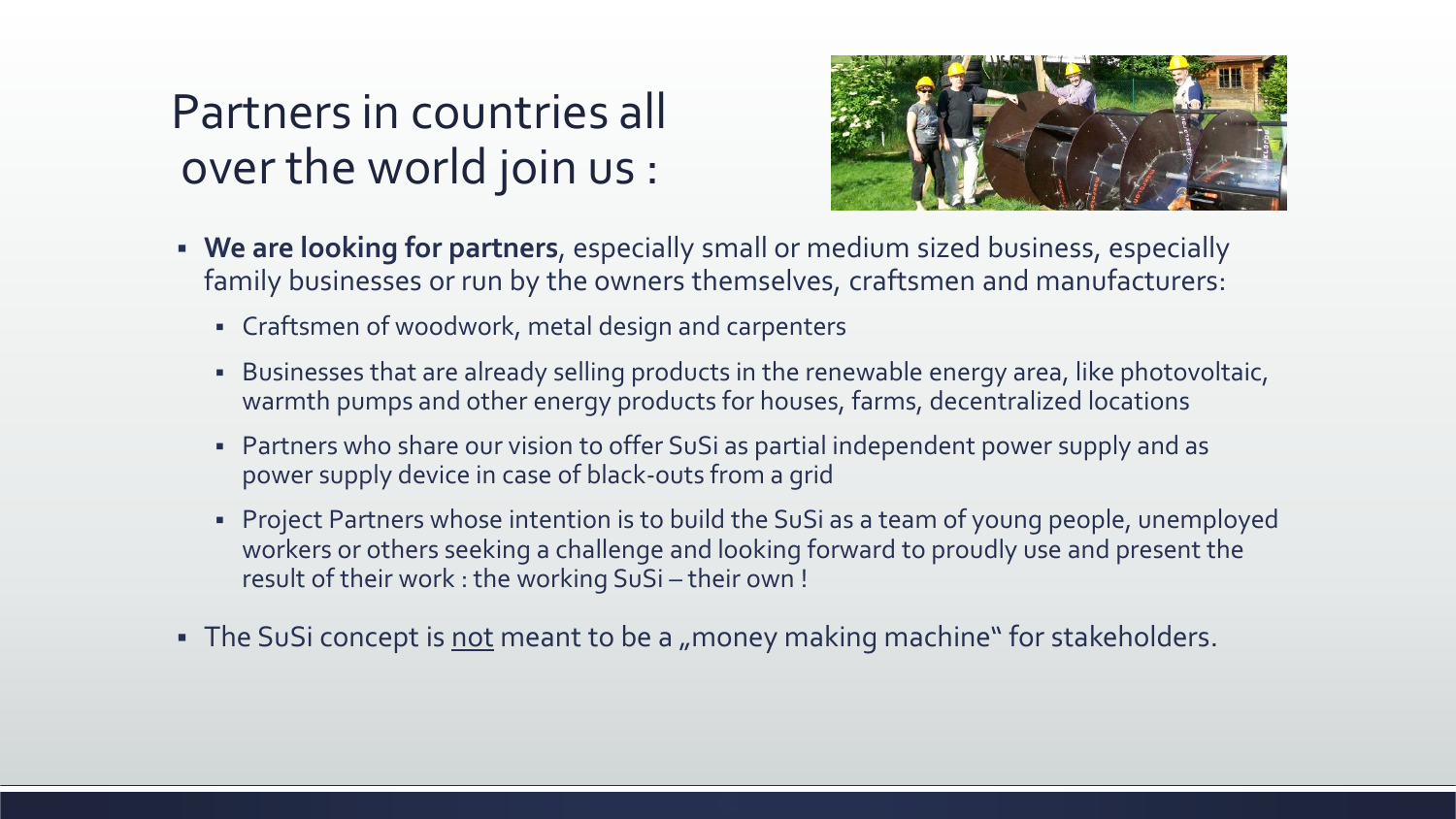# Some details about SuSi



- SuSi Windturbines deliver 12V power that can be stored in batteries. From these batteries you can easily take the power to 12V products like lights or you can transform the 12V to 230V. Then you can easily attach any kind of products running on 230V
- As the power is saved when the wind blows, the stored in energy is not stored continuously but whenever wind blows. The storage capacity of such a battery normally should start at 120Ah and can be increased by adding batteries in case the storage space for power is insufficient
- The SuSi windturbine needs at least 30km/h = 6m/s to start producing power that can be stored in batteries.
- **•** The SuSi windturbines easily works together with existing renewable energy products like photovoltaic, warmth pumps and solar collectors. Ask us for details !
- **•** The SuSi windturbine is noiseless and self-regulating at any speed so that it does not have to be shut down in storms
- The SuSi windturbine has translucent blades and a size of 1.5m width and at max. 10m height.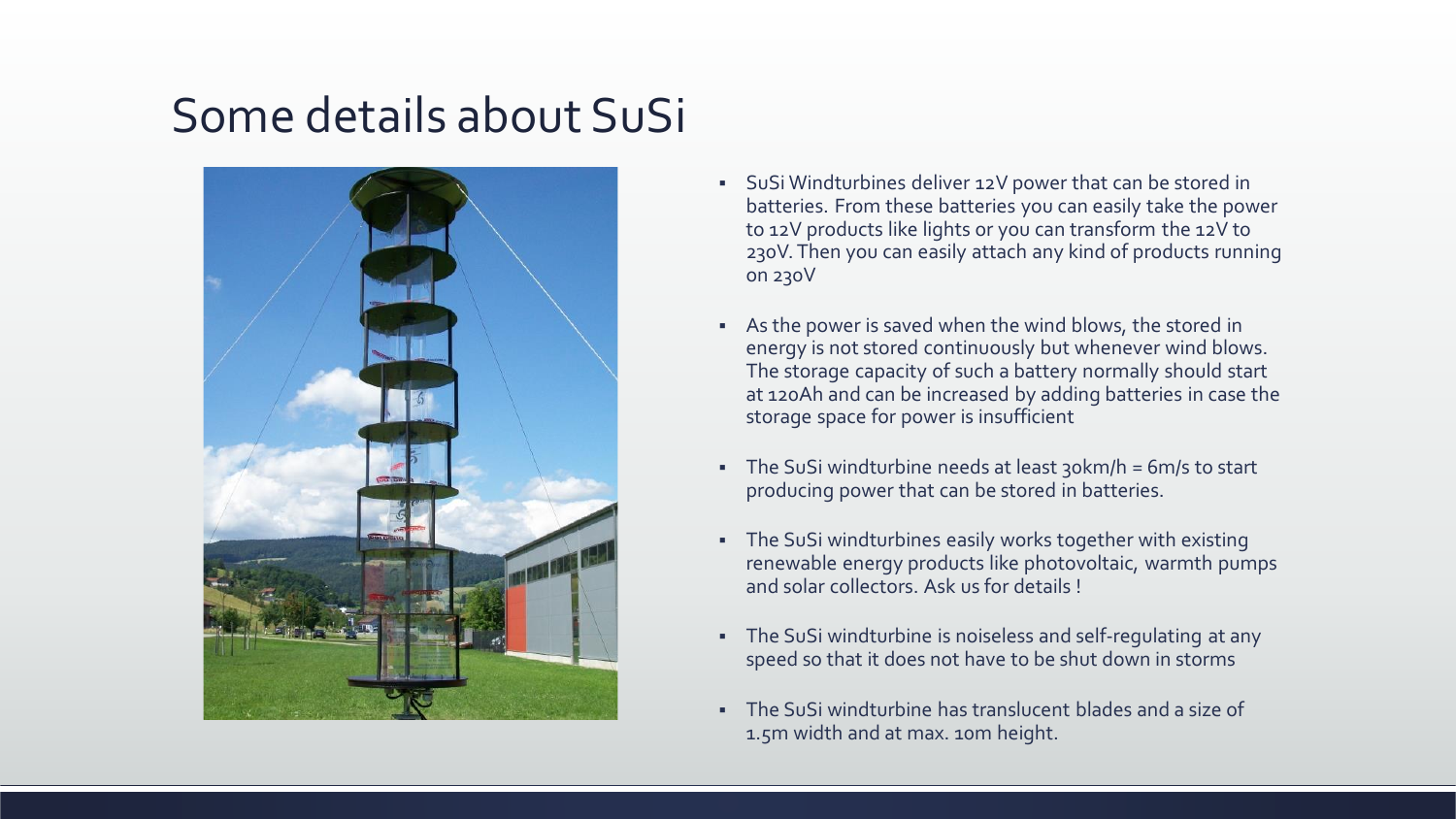### Places for SuSi to be set up and used as decentral power supply

- **Earms** looking for a redundant power supply from their storage batteries in case of a black-out
- **Farms** using the 12V power for lights in their shed avoiding the 230V risk of fire
- **Community places** like Kindergarten, primary schools, youth clubs that want to build the SuSi as community project and proudly experience the collection of energy from nature for personal use
- **EXECT:** Small companies that are looking for an eye-catcher turning in the wind and showing their advertorial information
- **Camping and holiday sites, camping sites at beaches or in mountain** areas and holiday homes that are not connected to the grid and that would like to have stored electric power when being there
- **Coastal areas** with sailors' and surfers' tourism places
- **Agricultural sites at need energy for water pumps without having current power supply**



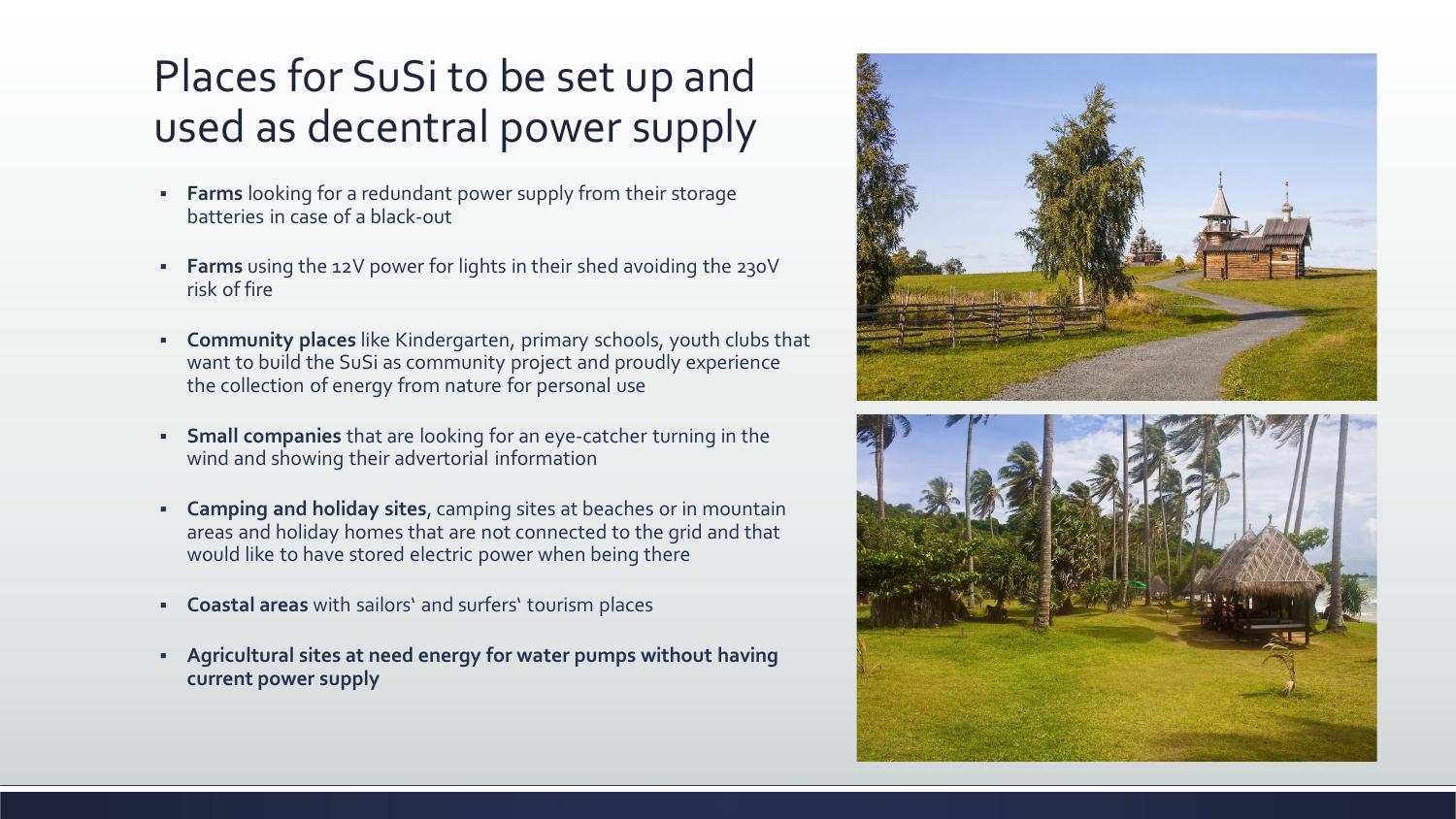#### Steps for SuSi to get to the final place

Checking wind speed over at least 3 months. Regular wind at more than 30 km/h required.



Decision on how to build it (DIY or partly pre-assembled) Family, friends, project team ?

Building + installation manual of SuSi bought from EURO-WINDPOWER

Order of necessary parts and materials locally or "out of the box" from Germany

Assembling partly offsite by craftsmen or partners or all on-site Installation and finish within one day with the team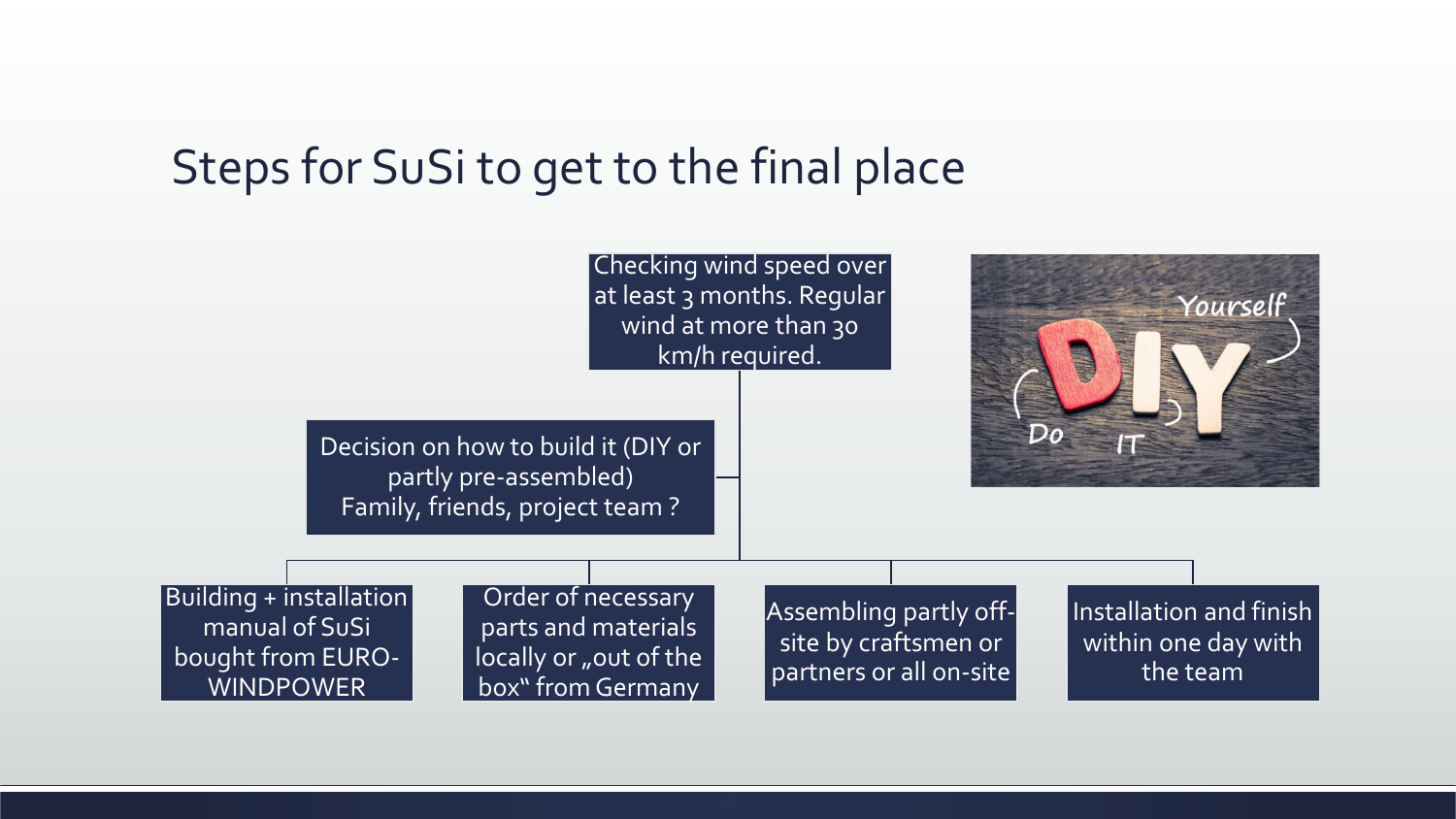#### Aspects necessary to be taken into account



- Shall a SuSi serve as redundant power supply or as continuous supply for 12V ?
- Is the SuSi meant to be a cost-saving alternative to buying power from the grid or is it an investment in independence and a project in renewable energy ?
- Is the site where the SuSi should be installed small enough, like a farm or a family home or a small business site, that the possible energy collected and used and the annual need of power fit together ?
- Are you or your partners interested in a do-ityourself concept and do you feel challenged by assembling SuSi youself ?

**DIY** : Do-It-Youself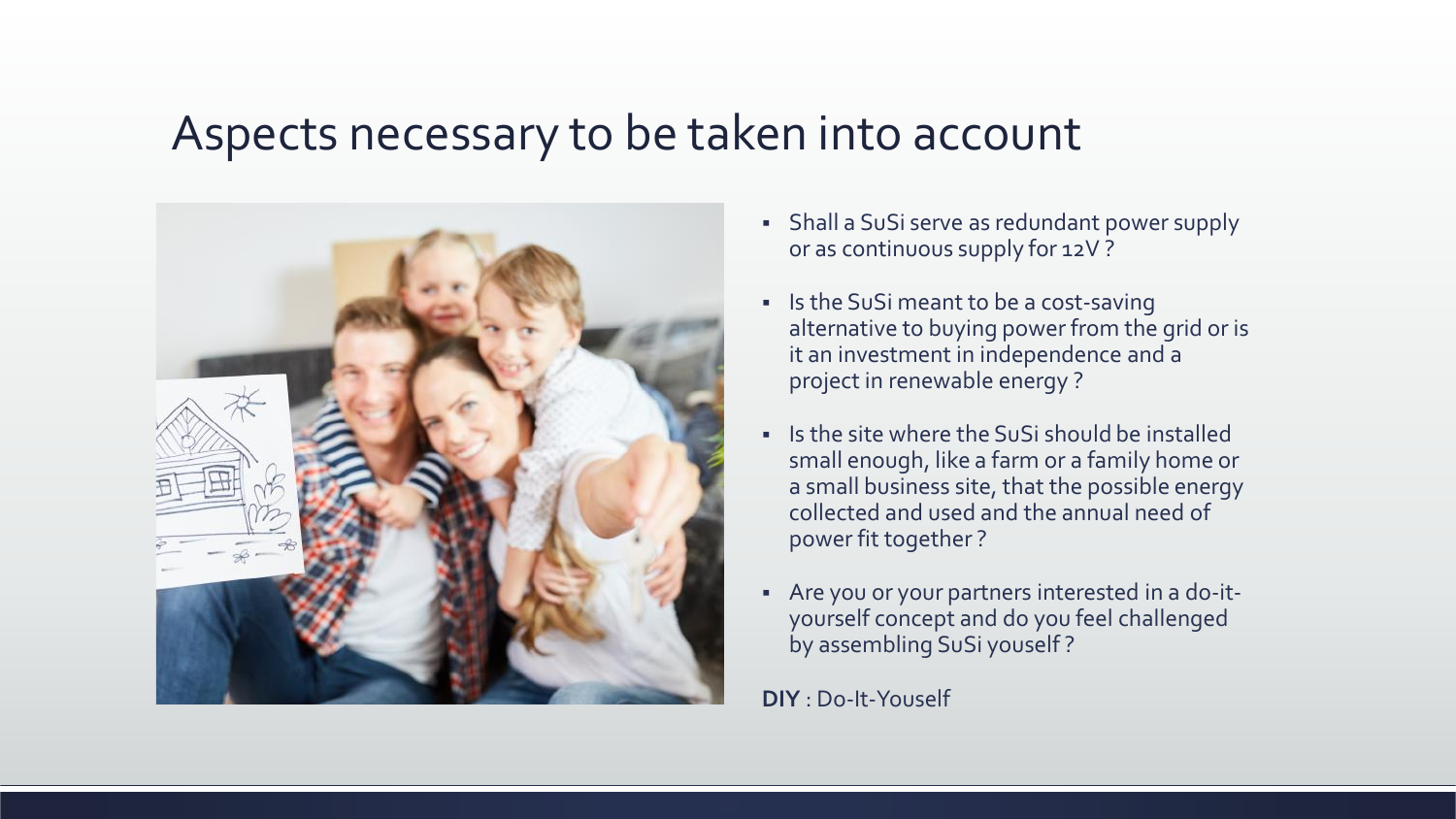### Steps to get SuSi to your place in Cambodscha: